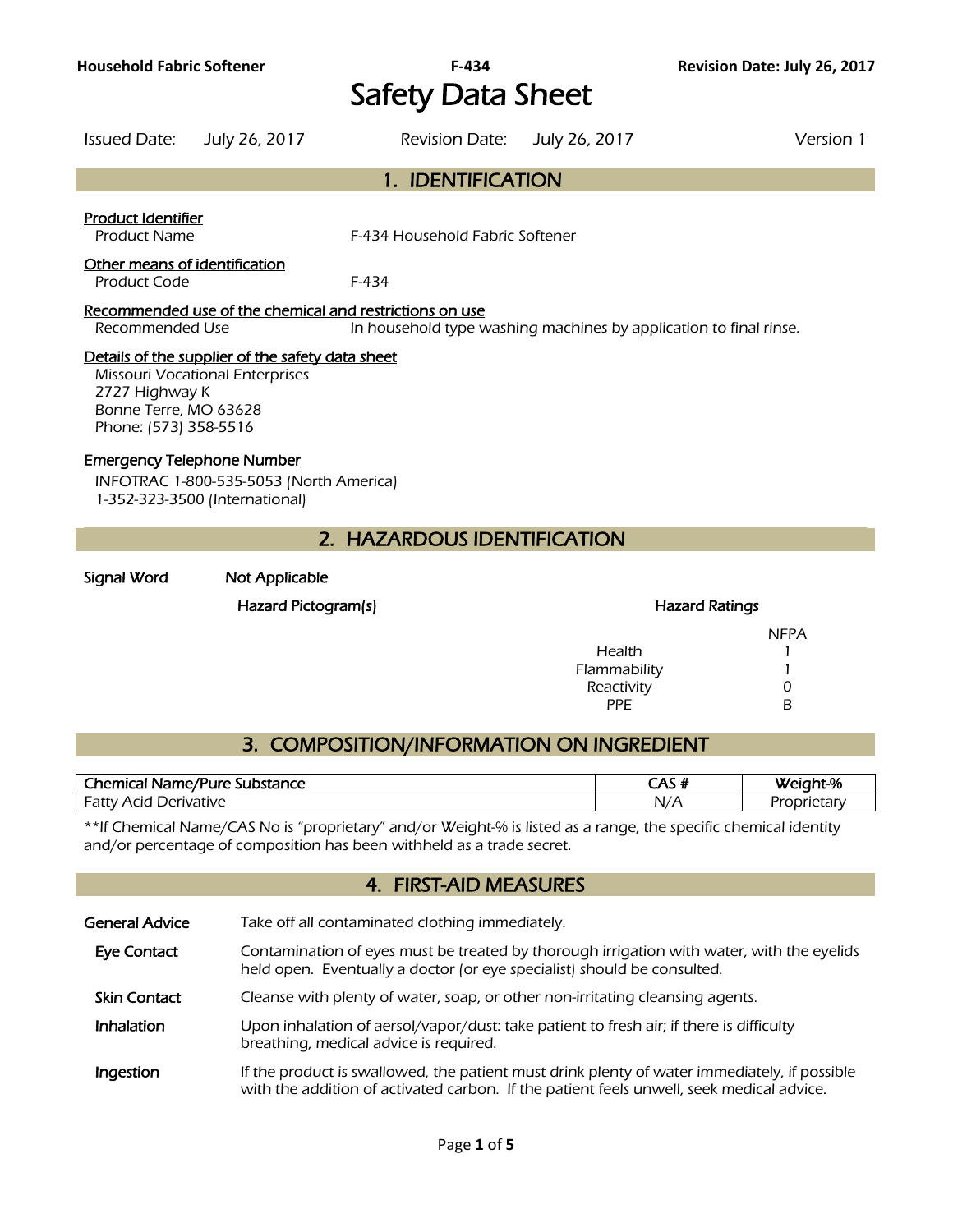#### Extinguishing Media

Suitable Extinguishing Media: Water mist, foam, dry chemical powder, carbon dioxide  $(CO<sub>2</sub>)$ Unsuitable Extinguishing Media: Not determined.

#### Specific Hazards Arising from the Chemical

Not determined.

#### Protective equipment and precautions for firefighters

As in any fire, wear self-contained breathing apparatus pressure-demand, MSHA/NIOSH (approved or equivalent) and full protective gear. In case of fire and/or explosion do not breathe fumes. Move containers from fire area if you can do so without risk.

# 6. ACCIDENTAL RELEASE MEASURES

#### Personal precautions, protective equipment and emergency procedures

| Personal precautions                              | Use the necessary personal protection equipment during any work.     |  |
|---------------------------------------------------|----------------------------------------------------------------------|--|
| <b>Environmental precautions</b>                  | Do not empty into drains or waters.                                  |  |
| Methods and material for containment and clean up |                                                                      |  |
| <b>Methods for Containment</b>                    | Prevent further leakage or spillage if safe to do so.                |  |
| Methods for Clean up                              | Take up with absorbent material and fill into a closeable container. |  |

# 7. HANDLING AND STORAGE

#### Precautions for safe handling

Close container immediately after use, avoid excess heat.

#### Conditions for safe storage, including any incompatibilities

Store sealed in original container in a cool place. Protect from freezing. Storage stability not determined.

# 8. EXPOSURE CONTROLS/PERSONAL PROTECTION

#### Individual protection measures, such as personal protective equipment

| Eye/Face Protection                   | Wear safety glasses with side shields (or goggles) and a face shield.                                                                                                                                                                                        |  |
|---------------------------------------|--------------------------------------------------------------------------------------------------------------------------------------------------------------------------------------------------------------------------------------------------------------|--|
| Skin and Body Protection              | Wear appropriate chemical resistant clothing and gloves.                                                                                                                                                                                                     |  |
| <b>Respiratory Protection</b>         | If engineering controls do not maintain airborne concentrations below<br>recommended exposure limits (where applicable) or to an acceptable level<br>(in countries where exposure limits have not been established), an approved<br>respirator must be worn. |  |
| <b>General Hygiene Considerations</b> | Do not eat, drink, or smoke when using this product. Wash contaminated<br>clothing before reuse. Routinely wash work clothing and protective<br>equipment to remove contaminants. Handle in accordance with good<br>industrial hygiene and safety practice.  |  |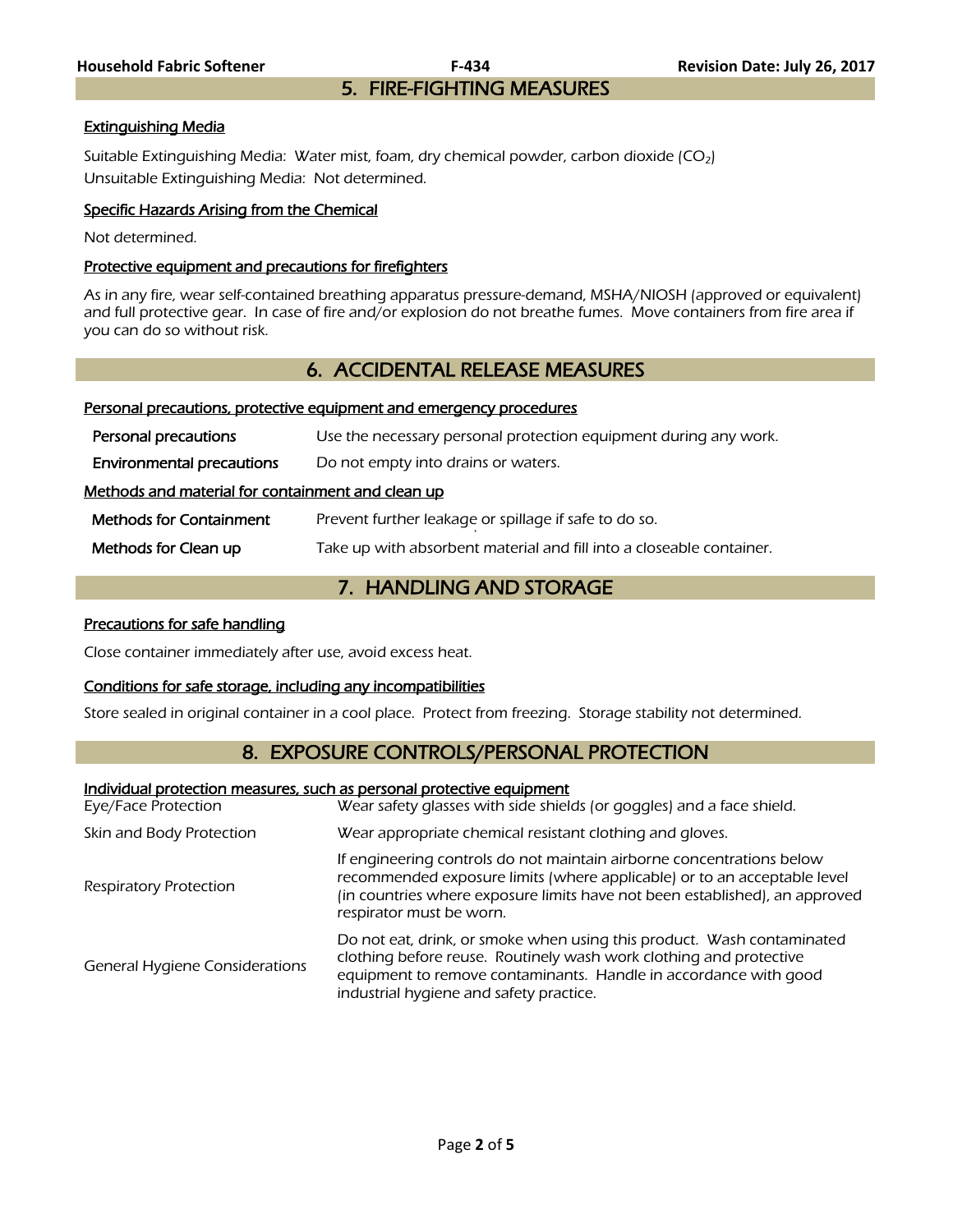# 9. PHYSICAL AND CHEMICAL PROPERTIES

### **Appearance**

| <b>Physical State</b><br>Color                                                                                                                                                                                                                                                                                                                                                                                                                                                                                                                                         | Liquid<br>Amber                                                                                                                                                                                                                                                                                                                         | Odor<br><b>Odor Threshold</b> | Slight<br>Not Determined |
|------------------------------------------------------------------------------------------------------------------------------------------------------------------------------------------------------------------------------------------------------------------------------------------------------------------------------------------------------------------------------------------------------------------------------------------------------------------------------------------------------------------------------------------------------------------------|-----------------------------------------------------------------------------------------------------------------------------------------------------------------------------------------------------------------------------------------------------------------------------------------------------------------------------------------|-------------------------------|--------------------------|
| <b>Property</b>                                                                                                                                                                                                                                                                                                                                                                                                                                                                                                                                                        | <b>Values</b>                                                                                                                                                                                                                                                                                                                           | <b>Remarks - Method</b>       |                          |
| pH<br><b>Melting Point/Freezing Point</b><br><b>Boiling Point/Boiling Range</b><br><b>Flash Point</b><br><b>Evaporation Rate</b><br>Flammability (Solid, Gas)<br><b>Upper Flammability Limits</b><br><b>Lower Flammability Limits</b><br><b>Vapor Pressure</b><br><b>Vapor Density</b><br><b>Specific Gravity</b><br><b>Water Solubility</b><br>Solubility in other solvents<br><b>Partition Coefficient</b><br><b>Auto-ignition Temperature</b><br><b>Decomposition Temperature</b><br><b>Viscosity</b><br><b>Explosive Properties</b><br><b>Oxidizing Properties</b> | $2 - 4$<br>Not available<br>$\sim$ 100 °C<br>$>100^{\circ}$ C<br>Not available<br>Liquid- Not applicable<br>Not available<br>Not available<br>Not available<br>Not available<br>Not available<br><b>Miscible</b><br>Not available<br>Not available<br>Not available<br>Not available<br>Not available<br>Not available<br>Not available | 10 g/l                        |                          |
|                                                                                                                                                                                                                                                                                                                                                                                                                                                                                                                                                                        |                                                                                                                                                                                                                                                                                                                                         |                               |                          |
|                                                                                                                                                                                                                                                                                                                                                                                                                                                                                                                                                                        | <b>STABILITY AND REACTIVITY</b><br>10.                                                                                                                                                                                                                                                                                                  |                               |                          |
| Reactivity                                                                                                                                                                                                                                                                                                                                                                                                                                                                                                                                                             | Not reactive under normal conditions.                                                                                                                                                                                                                                                                                                   |                               |                          |
| <b>Chemical Stability</b>                                                                                                                                                                                                                                                                                                                                                                                                                                                                                                                                              | Stable under normal conditions.                                                                                                                                                                                                                                                                                                         |                               |                          |
| <b>Conditions to Avoid</b>                                                                                                                                                                                                                                                                                                                                                                                                                                                                                                                                             | Not necessary.                                                                                                                                                                                                                                                                                                                          |                               |                          |

Incompatible materials Not available.

Hazardous Decomposition Hazardous Decomposition<br>Products Products

Hazardous Polymerization No dangerous reaction known under conditions of normal use.

# 11. TOXICOLOGICAL INFORMATION

| Information on likely routes of exposure                                            |                    |                                                             |           |  |
|-------------------------------------------------------------------------------------|--------------------|-------------------------------------------------------------|-----------|--|
| Eye contact                                                                         | No.                |                                                             |           |  |
| Skin contact                                                                        |                    | Can cause skin irritation.                                  |           |  |
| Ingestion                                                                           | No.                |                                                             |           |  |
| Inhalation                                                                          | No.                |                                                             |           |  |
| Symptoms related to the physical,<br>chemical, and toxicological<br>characteristics |                    | Frequent and prolonged contact can lead to skin irritation. |           |  |
| Carcinogenicity                                                                     | No data available. |                                                             |           |  |
| Reproductive toxicity                                                               | No data available. |                                                             |           |  |
| Acute toxicity                                                                      | No data available. |                                                             |           |  |
| Product                                                                             | Dermal LD50        | <b>Inhalation LC50</b>                                      | Oral LC50 |  |

SO/SAN 30M Non-irritant (Rabbit) No data available >2,000 mg/kg (Rat)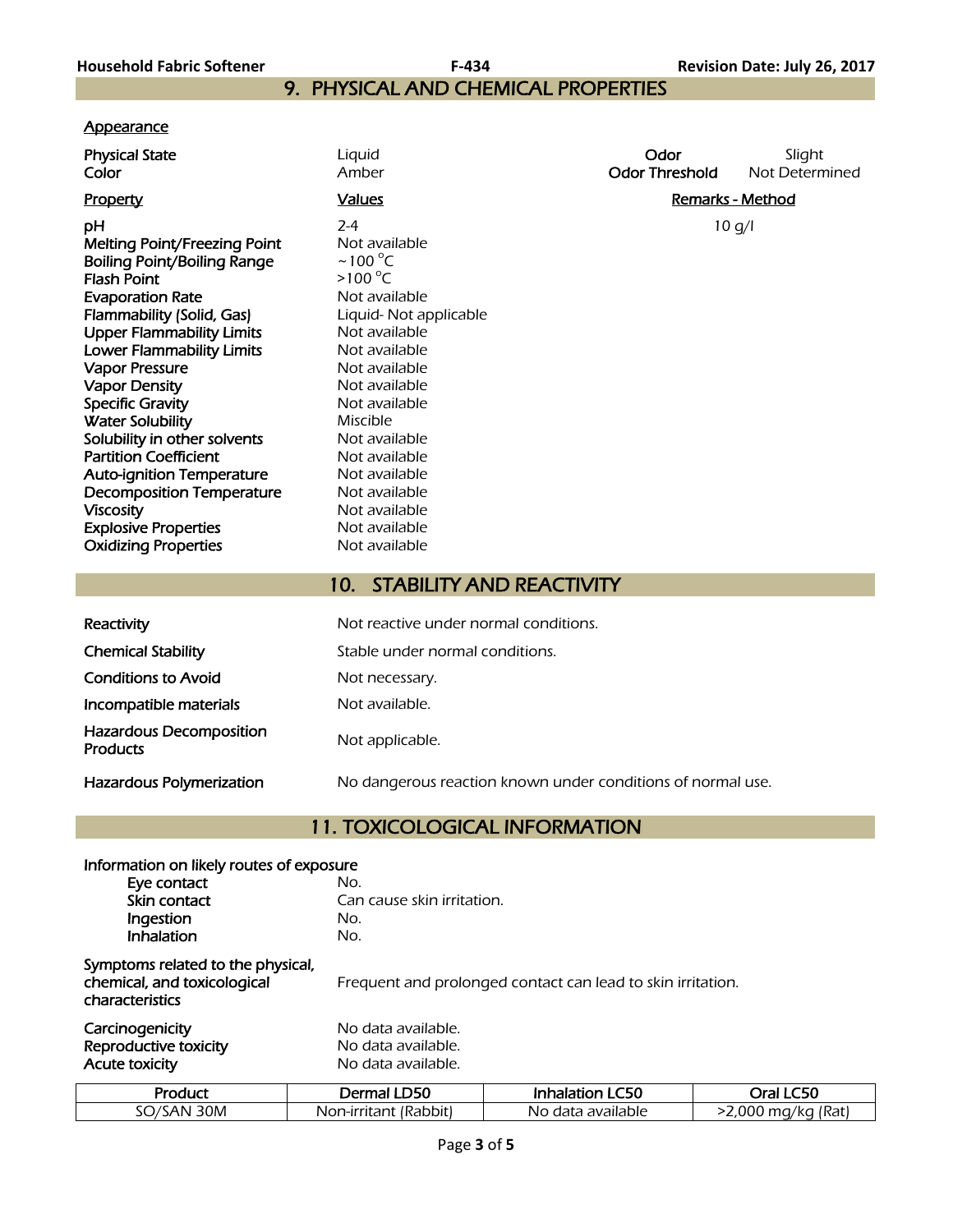| <b>Household Fabric Softener</b>                                                 | F-434                                                                                                                                                                         | Revision Date: July 26, 2017 |
|----------------------------------------------------------------------------------|-------------------------------------------------------------------------------------------------------------------------------------------------------------------------------|------------------------------|
|                                                                                  | <b>12. ECOLOGICAL INFORMATION</b>                                                                                                                                             |                              |
| Ectotoxicity                                                                     | Not determined.                                                                                                                                                               |                              |
| Persistence and degradability                                                    | No adverse effects on the degradation activity of activated sludge is to be<br>expected when requlations are followed for release of effluent into water<br>treatment plants. |                              |
| Bioaccumulative potential                                                        | Not determined.                                                                                                                                                               |                              |
| Other adverse effects                                                            | No other adverse environmental effects are expected from this product.                                                                                                        |                              |
|                                                                                  | <b>13. DISPOSAL CONSIDERATIONS</b>                                                                                                                                            |                              |
| <b>Disposal Instructions</b>                                                     | Dispose of in accordance with local, regional, national, and international<br>laws and regulations.                                                                           |                              |
| <b>Hazardous Waste Code</b>                                                      | Waste code should be assigned between the user, the producer, and the<br>waste disposal company.                                                                              |                              |
| Waste from residues / unused<br>products                                         | If utilizing or recycling of the product is not possible, it should be disposed of<br>according to the local regulations and laws (incineration in a suitable plant).         |                              |
| <b>Contaminated Packaging</b>                                                    | Soiled, empty containers are to be treated in the same way as the contents.                                                                                                   |                              |
|                                                                                  | <b>14. TRANSPORT INFORMATION</b>                                                                                                                                              |                              |
| <b>Note</b>                                                                      | Please see current shipping paper for most up to date shipping information,<br>including exemptions and special circumstances.                                                |                              |
| DOT I.D. Number<br><b>DOT Proper Shipping Name</b><br><b>DOT Hazard Classes:</b> | Not dangerous<br>Not dangerous                                                                                                                                                |                              |
| US DOT<br>Road (ADR)<br>Air (ICAO/IMDG)<br>Sea (IMO/IMDG)                        | N/A<br>N/A<br>N/A<br>N/A                                                                                                                                                      |                              |
| <b>Packing Group</b><br><b>DOT Label</b>                                         | N/A<br>N/A                                                                                                                                                                    |                              |
|                                                                                  |                                                                                                                                                                               |                              |

# 15. REGULATORY INFORMATION

#### U.S. Federal Regulations

Contents of this SDS comply with OSHA Hazard Communication Standard CFR 1910.1200.

#### OSHA Hazard Communication Standard (29 CFR 1910.1200)

( ) Hazardous ( X ) Non- Hazardous

### SARA TITLE III

Section 302/304 Extremely Hazardous Substances: No Section 311/312 (40CFR370) Hazardous Categories: None Section 313 **Section 313** Contains the following SARA 313 Toxic Release Chemicals: None

#### **CERCLA**

CERCLA Regulatory Mot regulated

#### California Prop 65

 This product may contain the following ingredient(s) known to the state of California to cause cancer, birth defects or other reproductive harm: None.